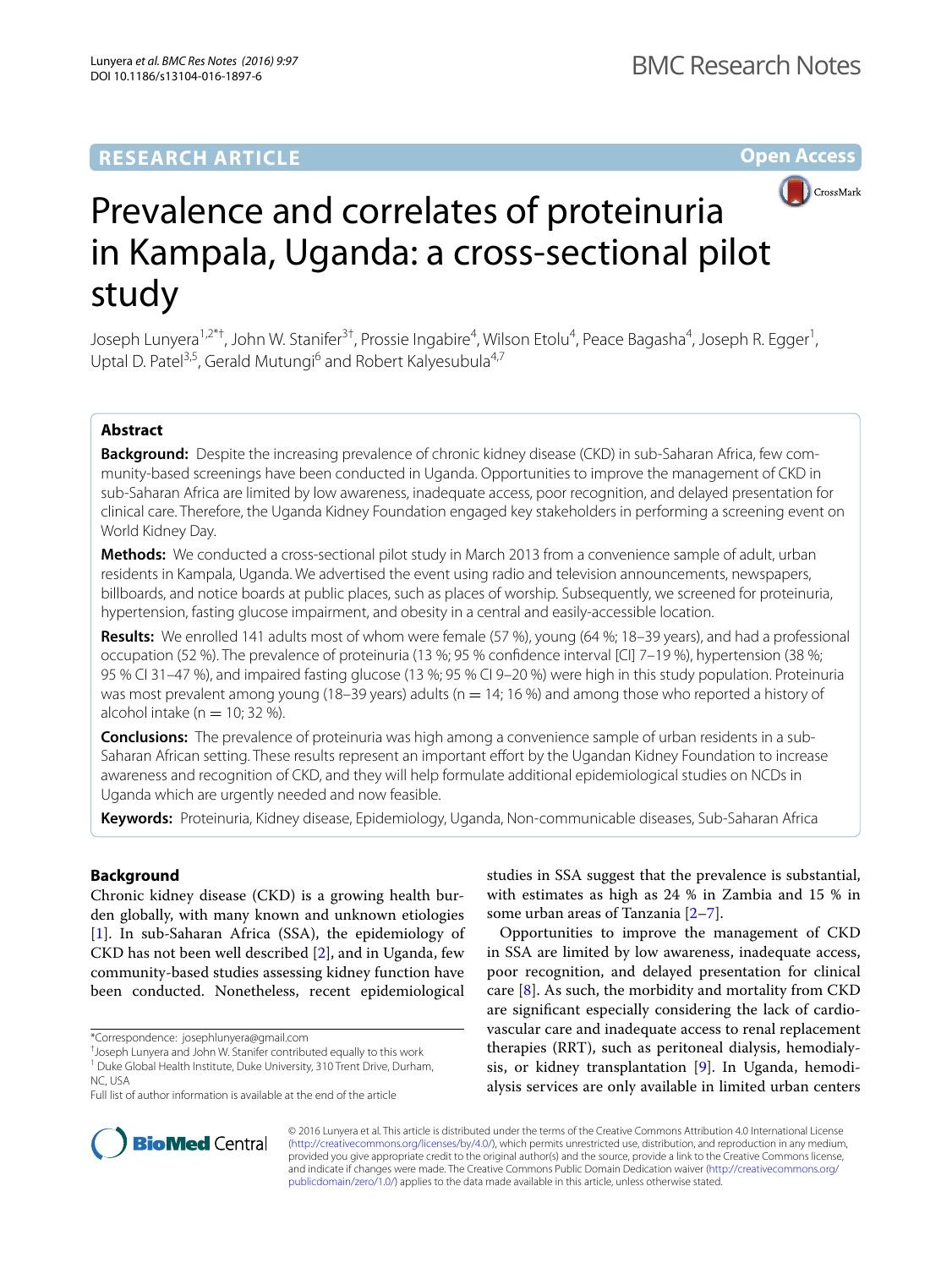(0.1 dialysis machine/100,000 population) and there are no active kidney transplant programs [[9\]](#page-4-4). In 2011, kidney disease was the 13th most common cause of death in Uganda, with the estimated annual age-adjusted death rate attributable to CKD in Uganda (27.8 per 100,000 population) [\[10\]](#page-4-5) exceeding the global estimate (16.3 per 100,000) [\[1](#page-4-0)].

Given the limited understanding of kidney disease in Uganda, the Uganda Kidney Foundation was founded on March 13th 2013 to advocate, increase awareness, and improve care for kidney disease in Uganda. To achieve this mission, demonstrating the feasibility of screening studies that can describe the epidemiology of kidney disease are urgently needed. Therefore, as part of the International Society of Nephrology World Kidney Day Campaign on March 13th 2013 in Kampala, we performed a community-based pilot study to raise awareness by assessing kidney function through proteinuria measurements.

## **Methods**

## **Ethical approval**

Ethical approval for this study was granted by the Mulago Hospital Ethical Review Board. Informed consent was obtained from all participants prior to their enrollment.

### **Study design, participants, and site**

We conducted a cross-sectional pilot study in March 2013 from a convenience sample of adult ( $\geq$ 18 years old) urban residents in Kampala, Uganda. Kampala is the largest city in Uganda with a population of more than 1.5 million people [\[11](#page-4-6)]. Most residents belong to the Bantu ethnic group, but Nilotes and other ethnicities are also common [[12\]](#page-5-0).

Prior to the study, we advertised using radio and television announcements, newspapers, billboards, and noticeboards at public places, such as places of worship. The advertisements were designed to produce a study catchment area that included all the five divisions of Kampala [[11\]](#page-4-6). To be eligible for the study, individuals had to be overnight fasting and report no prior medical history of kidney disease. We enrolled consecutive individuals who met these inclusion criteria. The study site was located on the campus of Makerere University College of Health Sciences (MakCHS), School of Medicine, which is located 3 km from the city center and is easily accessible.

## **Data collection**

We collected socio-demographic characteristics from interviewer-administered surveys, as well as anthropometric and blood pressure measurements, random blood glucose (RBG) using a finger-prick glucose assay, and a mid-stream clean-catch urine for urine protein. Individuals who screened positive for disease were provided appropriate referral to Mulago Hospital for further clinical care.

For the anthropometric measurements, weight was measured in kilograms (kg) using a pre-calibrated weighing scale (Seca scale). Height was measured in centimeters (cm) using a standardized stadiometer. Body mass index (BMI) was calculated from the weight and height measurements for respondents as follows:  $BMI = (weight/$ height<sup>2</sup>). Overweight was defined as BMI between 25 and 30 kg/m<sup>2</sup>; obesity was defined as BMI  $\geq$ 30 kg/m<sup>2</sup>.

Blood pressure was measured using automated sphygmomanometers that were calibrated according to the manufacturer's recommendations. Blood pressure was measured after 10 min rest in a seated position. A second blood pressure measurement was taken at a minimum 5 min interval from the initial measurement. Systolic hypertension was defined as an average systolic blood pressure (SBP)  $\geq$ 140 mmHg, and diastolic hypertension was defined as an average diastolic blood pressure (DBP) ≥90 mmHg. Hypertension was defined as the presence of systolic or diastolic hypertension, or on-going use of blood pressure lowering medicines among those with self-reported history of hypertension.

Finger-prick blood samples were obtained to measure random blood glucose using the Accu-Chek Active glucometer (Roche Diagnostics, Germany), which was calibrated according to the manufacturer's recommendation. Fasting glucose impairment was defined as RBG >126 mg/dl, or on-going use of anti-diabetic medicines among those who reported having diabetes. Respondents also provided a clean-catch midstream urine specimen in sterile containers for a dipstick urinalysis (Combur Test M, Roche Diagnostics, Germany). Proteinuria was defined as a urine protein of  $>1+$  on dipstick in the absence of hematuria and leukocyturia.

#### **Statistical analysis**

Data were manually entered into a Microsoft Excel spreadsheet. All entries were double-checked for accuracy by two independent study personnel, and then exported to STATA v.13 software (Stata corp., College Station, TX) for analyses. Continuous variables were summarized by their median and inter-quartile range (IQR) and categorical variables as crude counts and percentages. We estimated the crude, unweighted prevalence of proteinuria and other CKD co-morbidities with 95 % confidence intervals (CI). We used generalized linear models with a log link to report prevalence ratios (PR) and explore associations between proteinuria, hypertension, obesity, impaired fasting glucose, and socio demographic and lifestyle characteristics. A p value of <0.05 was considered statistically significant.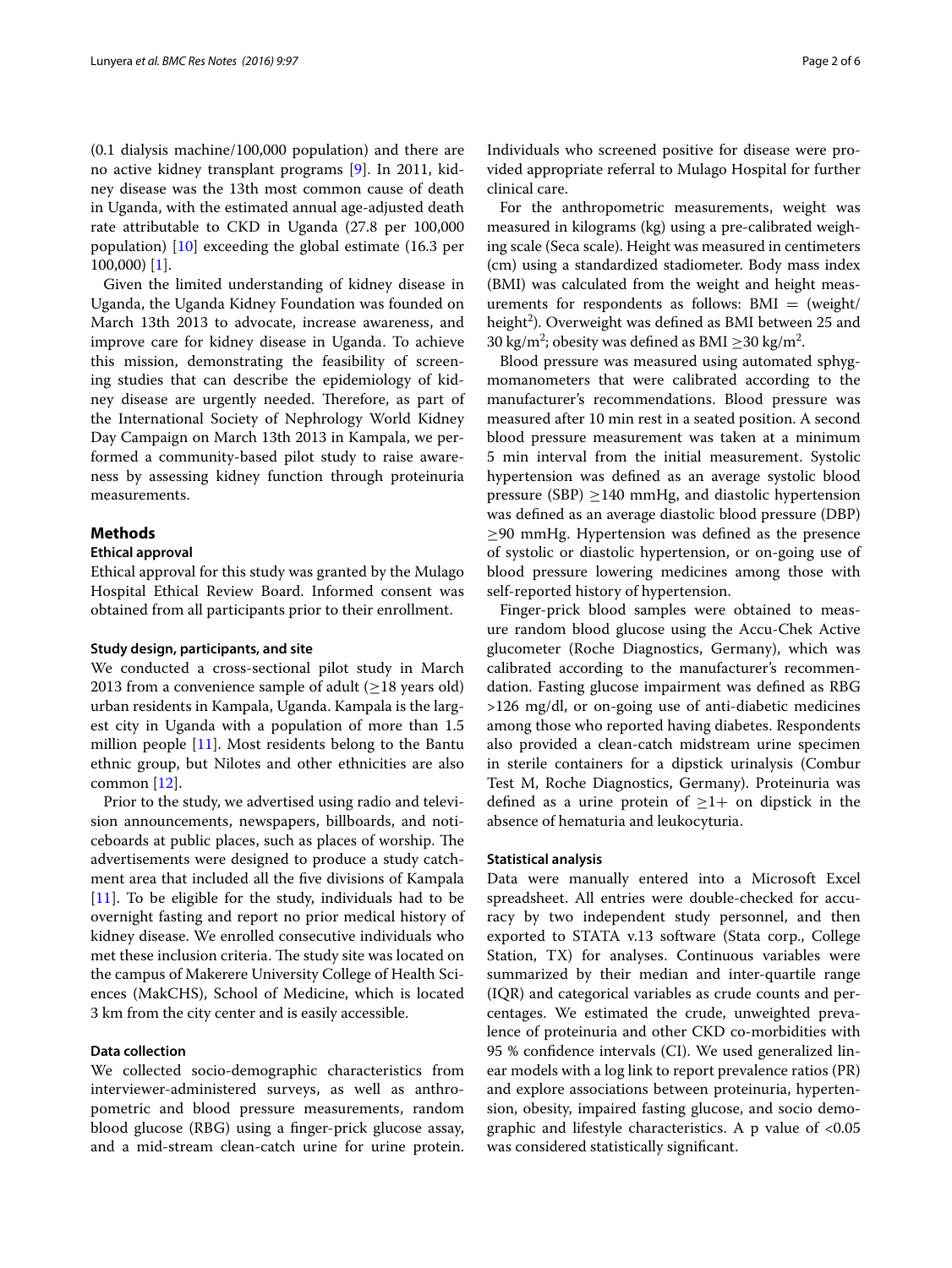A secondary interest of the study was to identify high risk groups in the community. We estimated the potential benefit of screening among these high risk groups as the number needed to screen (NNS) in order to identify one case of proteinuria, which was defined as the reciprocal of the absolute risk reduction [\[13](#page-5-1)]. Using Bender's method, we constructed a 95 % CI around the NNS estimates [\[14](#page-5-2)]. Confidence intervals were truncated at zero.

## **Results**

## **Characteristics of study participants**

We enrolled 141 adults, most of whom were female  $(n = 81; 57 \%)$ , 18–39 years of age  $(n = 87; 64 \%)$ , and had a professional occupation ( $n = 71$ ; 52 %). Fewer than half reported a history of alcohol intake ( $n = 54$ ; 39 %), and only two  $(1 \%)$  reported a history of smoking. Few respondents had a self-reported medical history of hypertension ( $n = 21$ ; 15 %), diabetes ( $n = 8$ ; 6 %), or heart disease ( $n = 4$ ; 3 %) (Table [1](#page-3-0)). These demographics were similar to the population of Kampala where most people are female (53 %) and 18–39 years of age (61 %), and where many people are occupied as wage earners  $(24 \%)$ , with few being unemployed  $(4 \%)$  [[11,](#page-4-6) [15\]](#page-5-3).

The median BMI of respondents was  $25.9 \text{ kg/m}^2$ (IQR 22.7–30.7). More than half of respondents were overweight ( $n = 83$ ; 59 %; 95 % CI 50–67 %) and many  $(n = 42; 30 \text{ %}; 95 \text{ % CI } 22-37 \text{ %})$  were obese. The median SBP was 128 (IQR 120–138) mmHg, and median DBP was 78 (IQR 71–85) mmHg. The prevalence of hypertension was 38 % (95 % CI 31–47 %). Among participants with hypertension ( $n = 54$ ), systolic hypertension was more prevalent (27 %; 95 % CI 20–34 %) than diastolic hypertension (21 %; 95 % CI 14–27 %). The median random blood glucose for participants was 91 (IQR 80–105) mg/dl, and 19 (13 %; 95 % CI 9–20 %) participants had impaired fasting glucose. Eighteen participants (13 %; 95 % CI 7–19 %) had proteinuria, of whom 16 had proteinuria of  $1+$  (89 %) and 2 (11 %) had proteinuria  $\geq$ 2+ (Table [1\)](#page-3-0).

The majority of participants diagnosed with medical conditions during the screening were not aware of having these conditions. Of the 43 participants newly diagnosed with hypertension at the screening, most ( $n = 32$ ; 74 %) were unaware of having hypertension, and of the 10 participants with impaired fasting glucose, most ( $n = 7$ ; 70 %) were unaware.

## **Epidemiology of proteinuria, hypertension, and impaired fasting glucose**

Proteinuria was most prevalent among young (18– 39 years) adults ( $n = 14$ ; 16 %), and it was more prominent in those who reported a history of alcohol intake  $(n = 10; 32 \%)$ . It was also most prevalent among adults with impaired fasting glucose ( $n = 3$ ; 30 %), those who reported a history of diabetes ( $n = 2$ ; 25 %), those with systolic hypertension ( $n = 8$ ; 22 %), and those occupied as wage earner ( $n = 7$ ; 2[1](#page-3-0) %) (Table 1). There was no significant difference in the prevalence of proteinuria by gender. Proteinuria was less prevalent among participants with self reported medical history of hypertension  $(n = 1; 5, 6)$ , among older adults aged 40–59 years old  $(n = 2; 4%)$  or  $\geq 60$  years old  $(n = 0)$ , and among adults with self-reported history of smoking  $(n = 0)$  or heart disease  $(n = 0)$ .

In univariable regression, self-reported history of alcohol intake ( $PR = 2.44$ ; 1.01–5.92) and younger age  $(18-39 \text{ years old})$   $(PR = 3.74, 0.89-15.77)$  were significantly associated with proteinuria. There was no significant association between proteinuria and impaired fasting glucose, hypertension, overweight, obesity, smoking, gender, or occupation (Table [1\)](#page-3-0). When stratified by age, the significant association between alcohol intake and proteinuria was most prominent among younger (18–39 years) adults (PR =  $4.35, 1.49$ –12.70). In multivariable regression, the association between alcohol intake and proteinuria (PR = 3.92; 95 % CI 1.10–14.03) persisted despite adjustment for occupation, hypertension, and impaired fasting glucose.

#### **Potential benefits of targeted screening for proteinuria**

The number needed to screen in order to identify one case of proteinuria in this convenience sample of urban residents in Kampala was eight among young (18– 39 years old) adults, six among young (18–39 years old) adults who were occupied as professionals, and four among young (18–39 years old) adults who had hypertension. Among adults who report a history of alcohol intake, the number needed to screen to identify one case of proteinuria was eight across all age groups, and four among young (18–39 years) adults.

## **Discussion**

Our pilot study is one of the first to assess kidney function, fasting glucose impairment, hypertension, and obesity in a community setting in Uganda. The prevalence of proteinuria was high in this study population, and it was most prevalent among younger participants. Concurrent with this high prevalence was low disease awareness for hypertension and impaired fasting glucose.

Although non-communicable diseases (NCDs) such as diabetes and hypertension account for most cases of CKD in high-income countries [\[1](#page-4-0)], many recent studies in low- and middle-income countries (LMICs) have shown that CKD may only be partly attributable to these NCDs [[6\]](#page-4-7). Other potential etiologies for CKD in LMICs include herbal medicines, environmental toxins, such as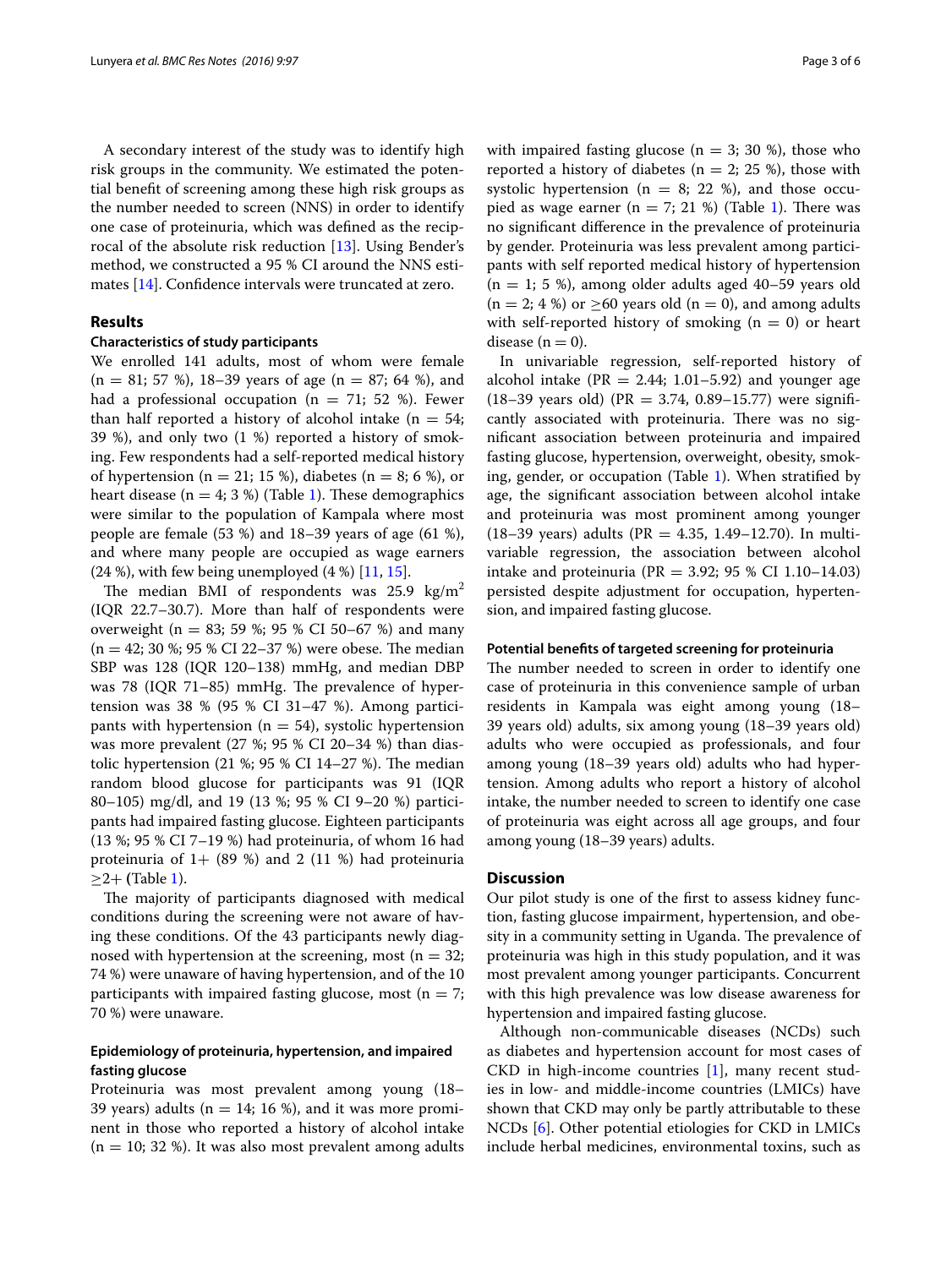| Demographic and<br>clinical characteristics | All,<br>$n = 141$ | With proteinuria,<br>$n = 18(13%)$ | Without proteinuria,<br>$n = 121(87%)$ | <b>Crude PR</b><br>(95 % CI) | Adjusted PR <sup>a</sup><br>(95 % CI) |
|---------------------------------------------|-------------------|------------------------------------|----------------------------------------|------------------------------|---------------------------------------|
| Age                                         |                   |                                    |                                        |                              |                                       |
| 18-39 years old                             | 87                | 14 (16 %)                          | 72 (84 %)                              | 3.74 (0.89-15.77)            | 7.96 (1.39-45.44)                     |
| 40-59 years old                             | 46                | 2(4%)                              | 44 (96 %)                              | Ref                          | Ref                                   |
| $\geq$ 60 years old                         | $\overline{4}$    | $\circ$                            | 4 (100 %)                              |                              |                                       |
| Gender                                      |                   |                                    |                                        |                              |                                       |
| Male                                        | 60                | 9(15%)                             | 50 (85 %)                              | $1.36(0.57 - 3.21)$          |                                       |
| Female                                      | 81                | $9(11\%)$                          | 71 (89 %)                              | Ref                          |                                       |
| Occupation                                  |                   |                                    |                                        |                              |                                       |
| Unemployed                                  | 6                 | 1(17%)                             | 5 (83 %)                               | Ref                          |                                       |
| Student                                     | 27                | 2(7%)                              | 25 (93 %)                              |                              |                                       |
| Wage earnerb                                | 33                | 7(21%)                             | 26 (79 %)                              | $1.35(0.30 - 6.10)$          |                                       |
| Professional <sup>c</sup>                   | 71                | $7(10\%)$                          | 63 (90 %)                              | 2.25 (0.24-20.96)            |                                       |
| History of Smoking                          | $\overline{2}$    | $\Omega$                           | 2 (100 %)                              |                              |                                       |
| History of alcohol intake                   | 54                | 11 (20 %)                          | 43 (80 %)                              | $2.44(1.01 - 5.92)$          | 3.92 (1.10-14.03)                     |
| 18-39 years old                             | 31                | 10 (32 %)                          | 21 (68 %)                              | 4.35 (1.49-12.7)             |                                       |
| 40-59 years old                             | 20                | 1(5%                               | 19 (95 %)                              | $1.30(0.09 - 19.5)$          |                                       |
| >60 years old                               | 2                 | $\mathsf{O}\xspace$                | 2 (100 %)                              |                              |                                       |
| Self-reported medical history               |                   |                                    |                                        |                              |                                       |
| Hypertension                                | 21                | 1(5%                               | 20 (95 %)                              |                              |                                       |
| Diabetes mellitus                           | 8                 | 2(25%)                             | 6(75%)                                 |                              |                                       |
| Heart disease <sup>d</sup>                  | 4                 | $\circ$                            | 4 (100 %)                              |                              |                                       |
| Body mass index                             |                   |                                    |                                        |                              |                                       |
| Normal weight                               | 58                | 8 (14 %)                           | 50 (86 %)                              | Ref                          |                                       |
| Overweight                                  | 81                | 10 (12 %)                          | 71 (88 %)                              | $1.24(0.49 - 3.14)$          |                                       |
| Obese                                       | 40                | 3(8%)                              | 37 (92 %)                              | $0.54(0.15 - 1.93)$          |                                       |
| Hypertension                                | 54                | 9(17%)                             | 45 (83 %)                              | $1.57(0.67 - 3.71)$          | $1.50(0.41 - 5.83)$                   |
| Systolic hypertension                       | 38                | 8 (21 %)                           | 30 (79 %)                              | 2.13 (0.91-4.98)             |                                       |
| Diastolic hypertension                      | 29                | 5 (17 %)                           | 24 (83 %)                              | $1.46(0.57 - 3.76)$          |                                       |
| Impaired fasting glucose                    | 19                | 5(26%)                             | 14 (74 %)                              | 2.43 (0.98-6.04)             | $1.64(0.28 - 9.73)$                   |

<span id="page-3-0"></span>

| Table 1 Characteristics of participants by proteinuria status (n = 141), Kampala, Uganda; 2013 |
|------------------------------------------------------------------------------------------------|
|                                                                                                |

*PR* prevalence ratio

<sup>a</sup> Co-variates: gender, occupation, hypertension, impaired fasting glucose

 $b$  Wage earner: any non-salaried position (e.g., construction worker, farmer)

 $c$  Professional: any salaried position (e.g. nurse, teacher, government employee)

<sup>d</sup> Heart disease: coronary disease, heart failure, or structural diseases

heavy metals and agrochemicals, as well as many other unmeasured factors [\[1](#page-4-0), [6,](#page-4-7) [7](#page-4-2), [16\]](#page-5-4). Our findings are consistent with these observations, and they highlight a need to explore potential etiologies of CKD, e.g., the role that alcohol or other environmental toxins may play in the development of proteinuria among young adults.

In LMICs, CKD affects younger portions of the population which reflects the different population demographics observed in these countries [\[1](#page-4-0), [7](#page-4-2), [8\]](#page-4-3). Our study, which found a significantly higher prevalence among younger age groups, highlights the urgent need for epidemiologic studies capable of identifying high-risk populations. Proteinuria is an important predictor of risk of progression to end-stage renal disease as well as cardiovascular disease [\[17–](#page-5-5)[19](#page-5-6)]. As such,

understanding its epidemiology, especially if it disproportionately affects younger, economically productive adults, is critically important in developing public health agendas in Uganda. Moreover, because of the limited availability and readiness of the health system in Uganda to care for chronic diseases such as CKD [\[20\]](#page-5-7), screening for proteinuria, which is an efficient, reliable, and easily obtainable means of assessing kidney function, may be an effective strategy, particularly in lower level health facilities where other kidney function measurements are not available [[21](#page-5-8)[–23](#page-5-9)].

In response to the need for increasing awareness and screening for NCDs such as CKD, the Uganda Kidney Foundation has used various platforms and strategies to engage key stakeholders, such as physicians, nurses,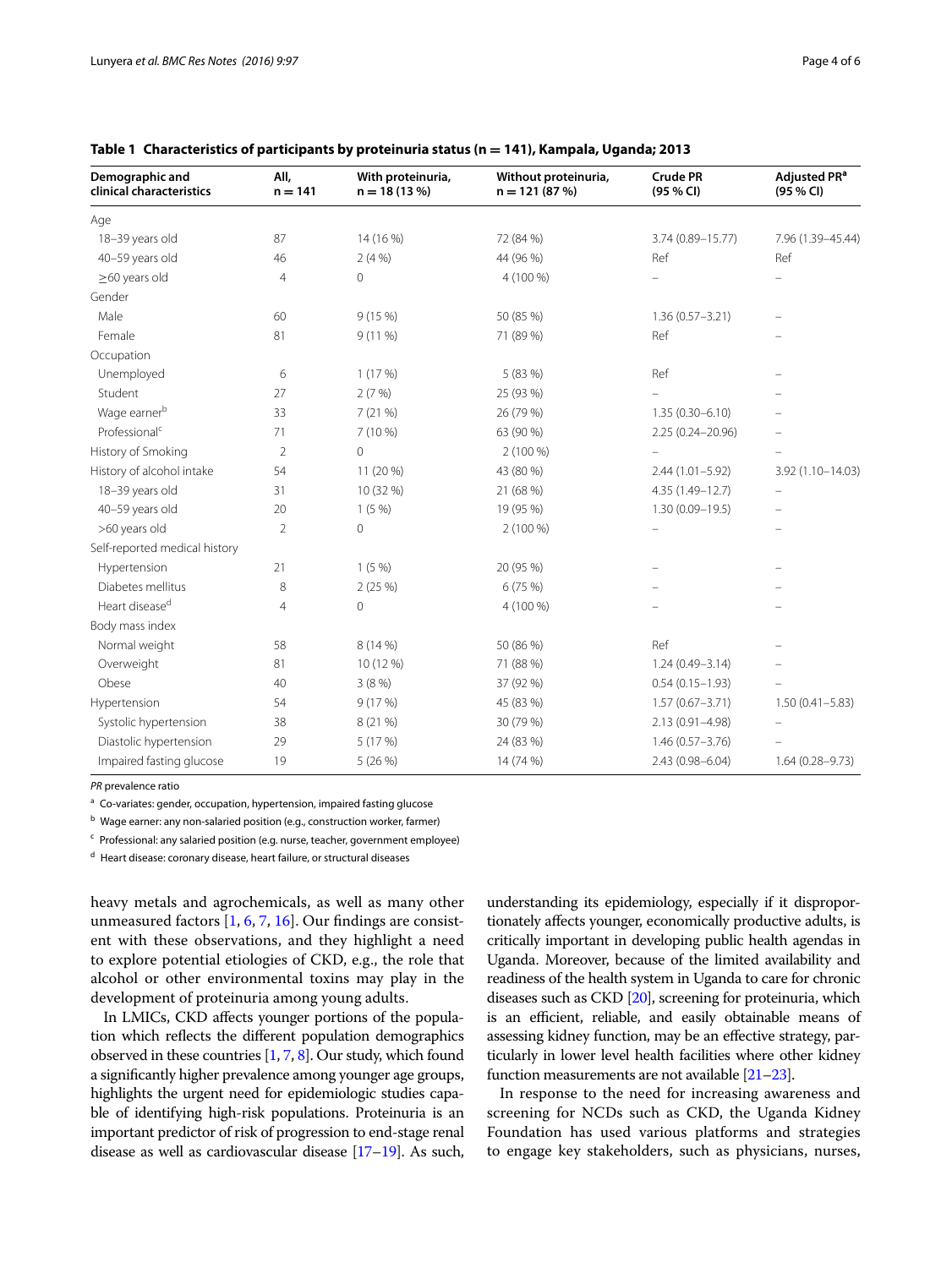medical officers, and public health officials in the Ministry of Health. The Uganda Kidney Foundation also partnered with professional societies including the International Society of Nephrology (ISN) to organize the first international kidney conference in Kampala in 2012 to increase awareness and care for kidney disease among clinicians [\[24](#page-5-10)]. Because CKD often goes undetected, collaborative efforts to increase awareness and to screen atrisk community members may be the most effective and cost-efficient public health strategies to address the burden of CKD, particularly in a LMIC like Uganda [\[25](#page-5-11)[–29\]](#page-5-12).

Our study has many strengths. The screening activity was carried out by internal medicine residents at MakCHS, who obtained relevant medical history from respondents during the screening to exclude data from respondents with proteinuria secondary to other medical conditions, such as urinary tract infections (UTIs). Additionally, with limited resources, we were able to screen for proteinuria, hypertension, impaired fasting glucose, and obesity using standard definitions and diagnostic tests.

Despite these strengths, we noted several limitations. Because urine dipstick measurements for proteinuria can be non-specific, we could not exclude orthostatic or transient proteinuria, or evaluate for possible glomerulonephritis, and we did not repeat the proteinuria assessment. Additionally, we did not assess kidney function using serum creatinine and estimated glomerular filtration rate, and the cross-sectional design prevents any causal assumptions about etiologies. For example, the association between alcohol intake and proteinuria that we observed could be due to unmeasured confounding effects. Because we obtained a convenience sample of people who attended the World Kidney Day celebrations in Kampala, our prevalence estimates are not generalizable to the Kampala urban population. As such, our confidence intervals are intended to measure the variance of the observed sample, and not the underlying Kampala general population. Selection bias was also a concern. Health-conscious individuals were more likely to participate in screening activities than the general population. Nonetheless, our pilot findings highlight the urgent need for and feasibility of future epidemiological studies pertaining to CKD and other NCDs in Uganda.

### **Conclusions**

We observed a high prevalence of proteinuria in a convenience sample of urban residents in a sub-Saharan African setting. These results are among the first to be reported for a community-based sample in Uganda, and they represent an important effort by the Uganda Kidney Foundation to increase awareness and recognition of CKD. These estimates will help formulate additional epidemiological studies on NCDs in Uganda which are urgently needed.

#### **Authors' contributions**

JL, RK, PB and PI conceived and designed the study. PB, PI and WE collected data for this study during the screening exercise. JL, JE, JWS and UDP analyzed the data. All authors participated in drafting the manuscript. All authors read and approved the final manuscript.

#### **Author details**

<sup>1</sup> Duke Global Health Institute, Duke University, 310 Trent Drive, Durham, NC, USA. <sup>2</sup> School of Medicine, Makerere University College of Health Sciences, Kampala, Uganda.<sup>3</sup> Department of Medicine, Duke Clinical Research Institute and Duke Global Health Institute, Duke University, Durham, NC, USA. <sup>4</sup> Department of Medicine, Mulago Hospital, Makerere University College of Health Sciences, Kampala, Uganda.<sup>5</sup> Departments of Medicine and Pediatrics, Duke Clinical Research Institute and Duke Global Health Institute, Duke University, Durham, NC, USA.<sup>6</sup> Section of Non-communicable Diseases, Ministry of Health, Kampala, Uganda. 7 Department of Physiology, Makerere University College of Health Sciences, Kampala, Uganda.

#### **Acknowledgements**

The authors would like to acknowledge the financial contributions by the Ministry of Health, Republic of Uganda & the Uganda Kidney Foundation, which made this study possible. We also thank the study respondents who willingly consented to participate in the study.

#### **Competing interests**

The authors declare that they have no competing interests.

Received: 2 December 2015 Accepted: 1 February 2016 Published online: 16 February 2016

#### **References**

- <span id="page-4-0"></span>1. Jha V, Garcia-Garcia G, Iseki K, Li Z, Naicker S, Plattner B, Saran R, Wang AY, Yang CW. Chronic kidney disease: global dimension and perspectives. Lancet. 2013;382:260–72.
- <span id="page-4-1"></span>2. Stanifer JW, Jing B, Tolan S, Helmke N, Mukerjee R, Naicker S, Patel U. The epidemiology of chronic kidney disease in sub-Saharan Africa: a systematic review and meta-analysis. Lancet Glob Health. 2014;2:e174–81.
- 3. Wyatt CM, Shi Q, Novak JE, Hoover DR, Szczech L, Mugabo JS, Binagwaho A, Cohen M, Mutimura E, Anastos K. Prevalence of kidney disease in HIVinfected and uninfected Rwandan women. PLoS ONE. 2011;6(3):e18352.
- 4. Rolfe M. Diabetic renal disease in central Africa. Diabet Med. 1988;5(7):630–3.
- 5. Mulenga LB, Kruse G, Lakhi S, Cantrell RA, Reid SE, Zulu I, Stringer EM, Krishnasami Z, Mwinga A, Saag MS, Stringer JS, Chi BH. Baseline renal insufficiency and risk of death among HIV-infected adults on antiretroviral therapy in Lusaka, Zambia. AIDS. 2008;22(14):1821–7.
- <span id="page-4-7"></span>6. Stanifer JW, Maro V, Egger J, Karia F, Thielman N, Turner EL, Shimbi D, Kilaweh H, Matemu O, Patel UD. The epidemiology of chronic kidney disease in Northern Tanzania: a population-based survey. PLoS ONE. 2015;10(4):e0124506.
- <span id="page-4-2"></span>7. Stanifer JW, Lunyera J, Boyd D, Karia F, Maro V, Omolo J, Patel UD. Traditional medicine practices among community members with chronic kidney disease in Northern Tanzania: an ethnomedical survey. BMC Nephrol. 2015;16(1):170.
- <span id="page-4-3"></span>8. Kalyesubula R, Lunyera J, Makanga G, Kirenga B, Amukele TK. A 4-year survey of the spectrum of renal disease at a National Referral Hospital Outpatient Clinic in Uganda. Kidney Int. 2015;87(3):663.
- <span id="page-4-4"></span>9. Naicker S. End-stage renal disease in sub-Saharan Africa. Kidney Int. 2013;3:161–3.
- <span id="page-4-5"></span>10. Bagasha P, Nakwagala F, Kwizera A, Ssekasanvu E, Kalyesubula R. Acute kidney injury among adult patients with sepsis in a low-income country: clinical patterns and short-term outcomes. BMC Nephrol. 2015;16:4.
- <span id="page-4-6"></span>11. Uganda Bureau of Statistics (UBOS). National Population and Housing Census 2014: Provisional Results. Kampala: UBOS; 2014.